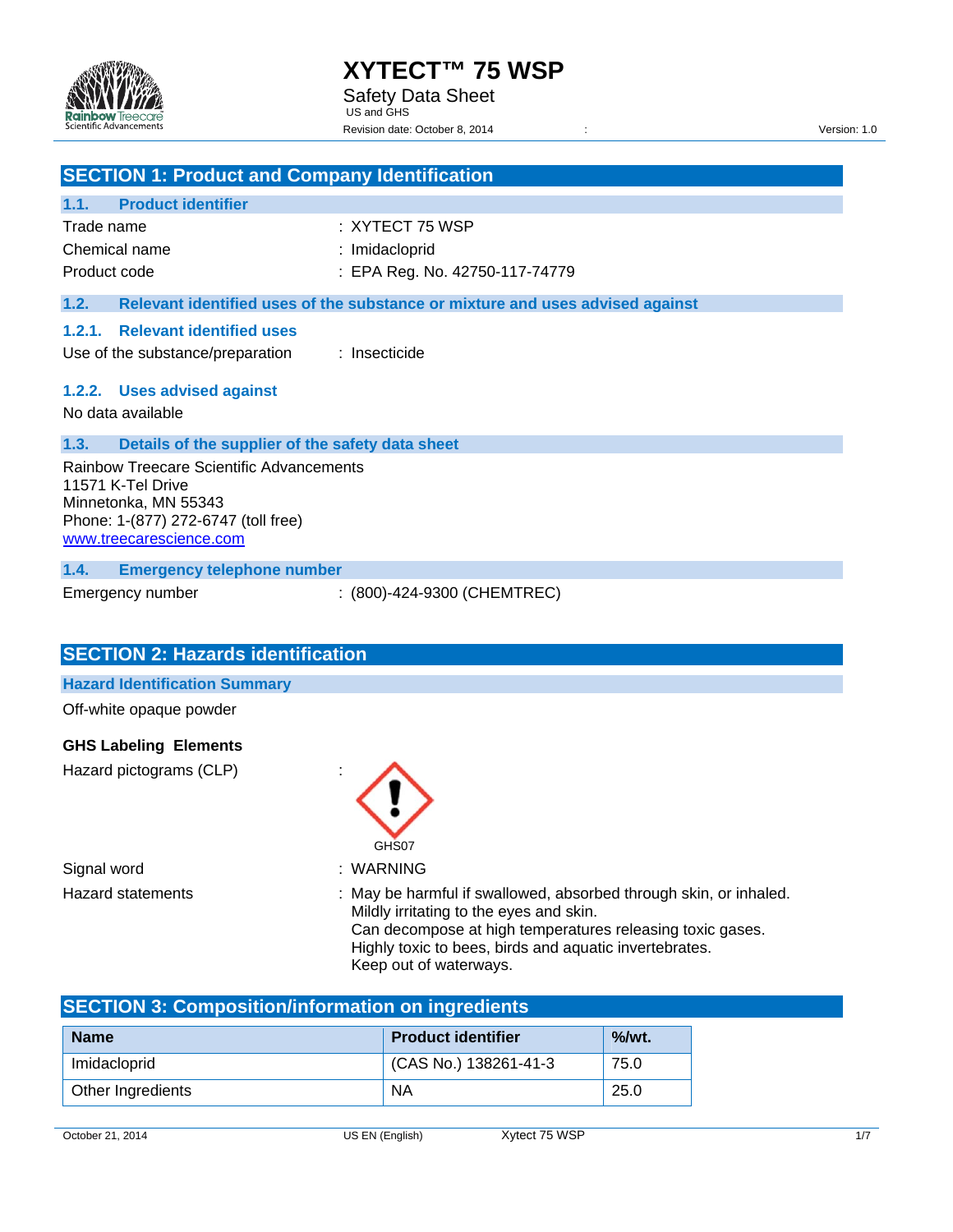

# **SECTION 4: First aid measures**

### **4.1. Description of first aid measures**

First Aid responders should use protective equipment in Section 8 if there is a potential for exposure to product.

| <b>IF SWALLOWED</b>          | Call a poison control center or doctor immediately for treatment<br>advice. Have person sip a glass of water if able to swallow. Do not<br>induce vomiting unless told to do so by the poison control center or<br>doctor. Do not give anything by mouth to an unconscious person |
|------------------------------|-----------------------------------------------------------------------------------------------------------------------------------------------------------------------------------------------------------------------------------------------------------------------------------|
| IF ON SKIN OR CLOTHING       | : Take off contaminated clothing. Rinse skin immediately with plenty of<br>water for 15-20 minutes. Call a poison control center or doctor for<br>treatment advice.                                                                                                               |
| <b>IF INHALED</b>            | Move person to fresh air. If person is not breathing, call 911 or an<br>ambulance, then give artificial respiration, preferably mouth-to-mouth<br>if possible. Call a poison control center or doctor for treatment advice.                                                       |
| <b>IF IN EYES</b>            | Hold eye open and rinse slowly and gently with water for 15-20<br>minutes. Remove contact lenses, if present, after the first 5 minutes,<br>then continue rinsing eye. Call poison control center or doctor for<br>treatment advice.                                              |
| First-aid measures - general | Have a product container or label with you when calling a poison<br>control center or doctor, or going in for treatment.                                                                                                                                                          |
|                              | NOTE TO PHYSICIAN: There is no specific antidote, treat<br>symptomatically.                                                                                                                                                                                                       |

| <b>SECTION 5: Firefighting measures</b> |                                                                 |  |  |
|-----------------------------------------|-----------------------------------------------------------------|--|--|
| 5.1.<br><b>Extinguishing media</b>      |                                                                 |  |  |
| Suitable extinguishing media            | : Use foam, dry chemical, or water spray                        |  |  |
| Unsuitable extinguishing media          | : High volume water jet. (Water contamination risk from runoff) |  |  |

**5.2. Special hazards arising from the substance or mixture** 

National Fire Protection Rating (NFPA)

|                                        | <b>HEALTH</b>       |                   |                                                            |               |                                                                                                                                                                                                                                                                                                                                                            |     |
|----------------------------------------|---------------------|-------------------|------------------------------------------------------------|---------------|------------------------------------------------------------------------------------------------------------------------------------------------------------------------------------------------------------------------------------------------------------------------------------------------------------------------------------------------------------|-----|
|                                        | <b>FLAMMABILITY</b> |                   | 0                                                          |               |                                                                                                                                                                                                                                                                                                                                                            |     |
|                                        | <b>REACTIVITY</b>   |                   | 0                                                          |               |                                                                                                                                                                                                                                                                                                                                                            |     |
|                                        | $4 =$ Severe        | $3 =$ Serious     | $=$ Slight<br>$2 =$ Moderate                               | $0 =$ Minimal |                                                                                                                                                                                                                                                                                                                                                            |     |
| <b>FLASHPOINT</b>                      |                     | : Non-combustible |                                                            |               |                                                                                                                                                                                                                                                                                                                                                            |     |
| <b>FIRE AND EXPLOSION HAZARD</b>       |                     |                   | decomposition or combustion.                               |               | : Can burn in fire, releasing irritating and toxic gases due to thermal                                                                                                                                                                                                                                                                                    |     |
| 5.3.<br><b>Advice for firefighters</b> |                     |                   |                                                            |               |                                                                                                                                                                                                                                                                                                                                                            |     |
| Firefighting instructions              |                     |                   | use of water to prevent environmental contamination.       |               | : Evacuate area and fight fire upwind from a safe distance to avoid<br>hazardous vapors and decomposition products. Dike and collect<br>water used to fight fire to prevent environmental damage due to run<br>off. Foam or dry chemical fire extinguishing systems are preferred to<br>prevent environmental damage from excessive water runoff. Minimize |     |
| Firefighting equipment                 |                     |                   | : Self-contained breathing apparatus with full face piece. |               |                                                                                                                                                                                                                                                                                                                                                            |     |
| October 21, 2014                       |                     | US EN (English)   | Xytect 75 WSP                                              |               |                                                                                                                                                                                                                                                                                                                                                            | 2/7 |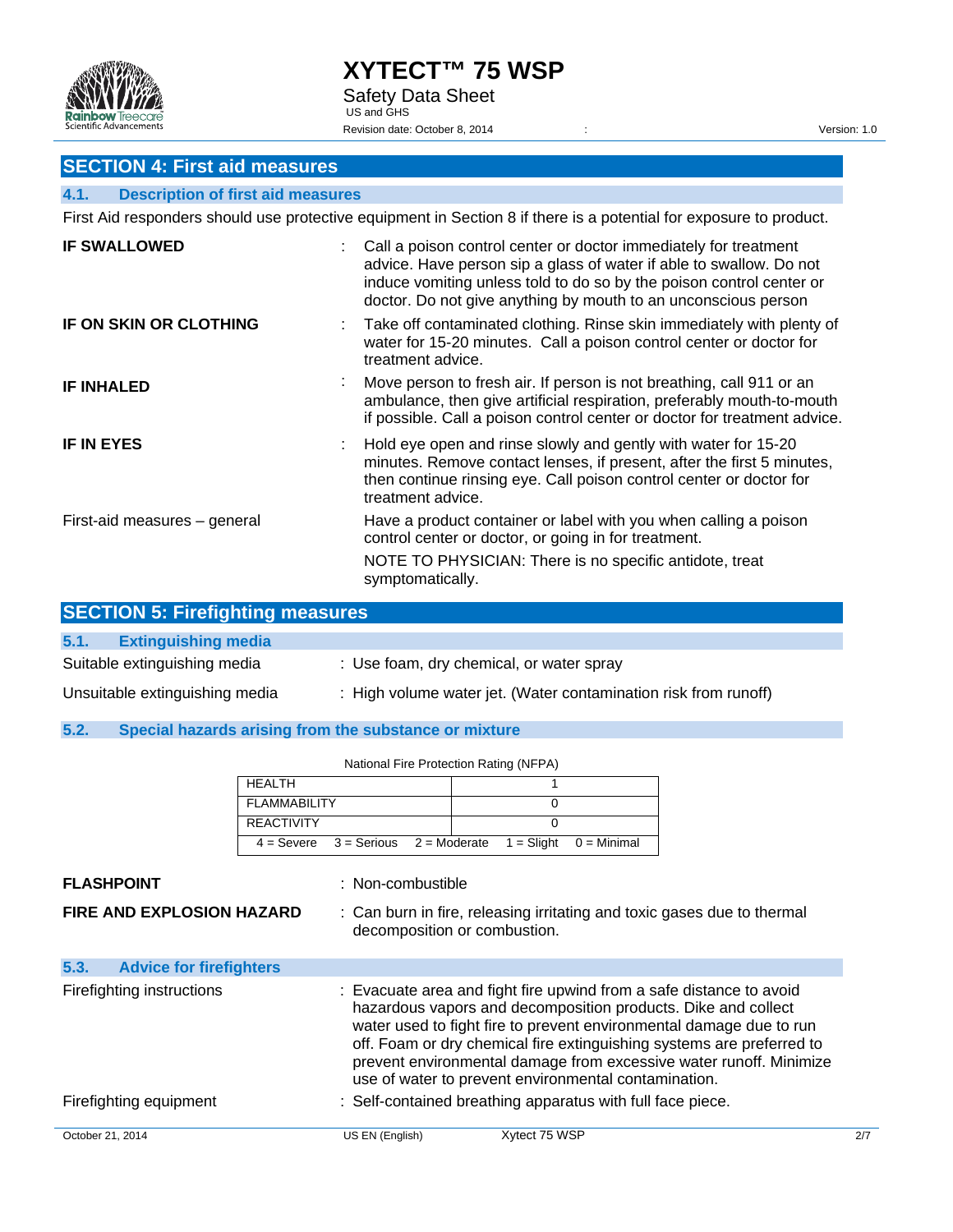

### **SECTION 6: Accidental release measures**

| 6.1. | Personal precautions, protective equipment and emergency procedures |  |                                                                                                                                                               |
|------|---------------------------------------------------------------------|--|---------------------------------------------------------------------------------------------------------------------------------------------------------------|
|      | General measures                                                    |  | : Clean up spills immediately, observing precautions outlined in Section<br>8. Keep unnecessary and unprotected personnel from entering the<br>affected area. |

#### **6.2. Environmental precautions**

This material should be prevented from contaminating soil or entering sewage and drainage systems and bodies of water. Minimize use of water for cleaning spills to prevent environmental contamination.

| 6.3.               | Methods and material for containment and cleaning up |                                                                                                                                                                                                                                                                                                                                             |  |
|--------------------|------------------------------------------------------|---------------------------------------------------------------------------------------------------------------------------------------------------------------------------------------------------------------------------------------------------------------------------------------------------------------------------------------------|--|
| <b>SMALL SPILL</b> |                                                      | : Vacuum or sweep up material and place in a container for reuse or<br>disposal.                                                                                                                                                                                                                                                            |  |
| <b>LARGE SPILL</b> |                                                      | : Avoid creating dust cloud. Vacuum or sweep up material and place in<br>a container for reuse or disposal. Reduce airborne dust and prevent<br>scattering by moistening with water. Pick up wash liquid with<br>additional absorbent and place in a disposable container. After<br>removal, flush contaminated area thoroughly with water. |  |

|      | <b>SECTION 7: Handling and storage</b>                              |                                                                                                                                                    |
|------|---------------------------------------------------------------------|----------------------------------------------------------------------------------------------------------------------------------------------------|
| 7.1. | <b>Precautions for safe handling</b>                                |                                                                                                                                                    |
|      | KEEP OUT OF REACH OF CHILDREN!                                      |                                                                                                                                                    |
|      | Precautions for safe handling                                       | : Use only in a well-ventilated area. Minimize dust generation and<br>accumulation.                                                                |
| 7.2. | <b>Conditions for safe storage, including any incompatibilities</b> |                                                                                                                                                    |
|      | Storage conditions                                                  | : Keep pesticide in original container. Keep container tightly closed when<br>not in use. Protect from excessive heat. Store in a cool, dry place. |
|      |                                                                     | Wear proper safety equipment specified in Section 8 when mixing,<br>loading or otherwise handling concentrate.                                     |

### **SECTION 8: Exposure controls/personal protection**

#### **8.1. Personal protective equipment**

**EYE PROTECTION**—Safety goggles or glasses with side shields.

**CLOTHING**—Long-sleeved shirt and long pants, chemical-resistant footwear plus socks.

**GLOVES**—Chemical-resistant gloves, such as barrier laminate, butyl rubber, nitrile rubber, neoprene rubber, natural rubber, polyvinyl chloride (PVC), Viton

**RESPIRATOR**—Not required when handled under normal conditions. When handling in enclosed areas with inadequate ventilation, use a dust/mist filtering respirator (MSHA/NIOSH approval number prefix TC-21C).

Discard clothing and other absorbent materials that have been heavily contaminated with this product. Do not reuse them. Follow manufacturer's instructions for cleaning and maintaining PPE. If no such instructions for washables, use detergent and hot water. Keep and wash PPE separately from other laundry.

#### **USER SAFETY RECOMMENDATIONS:**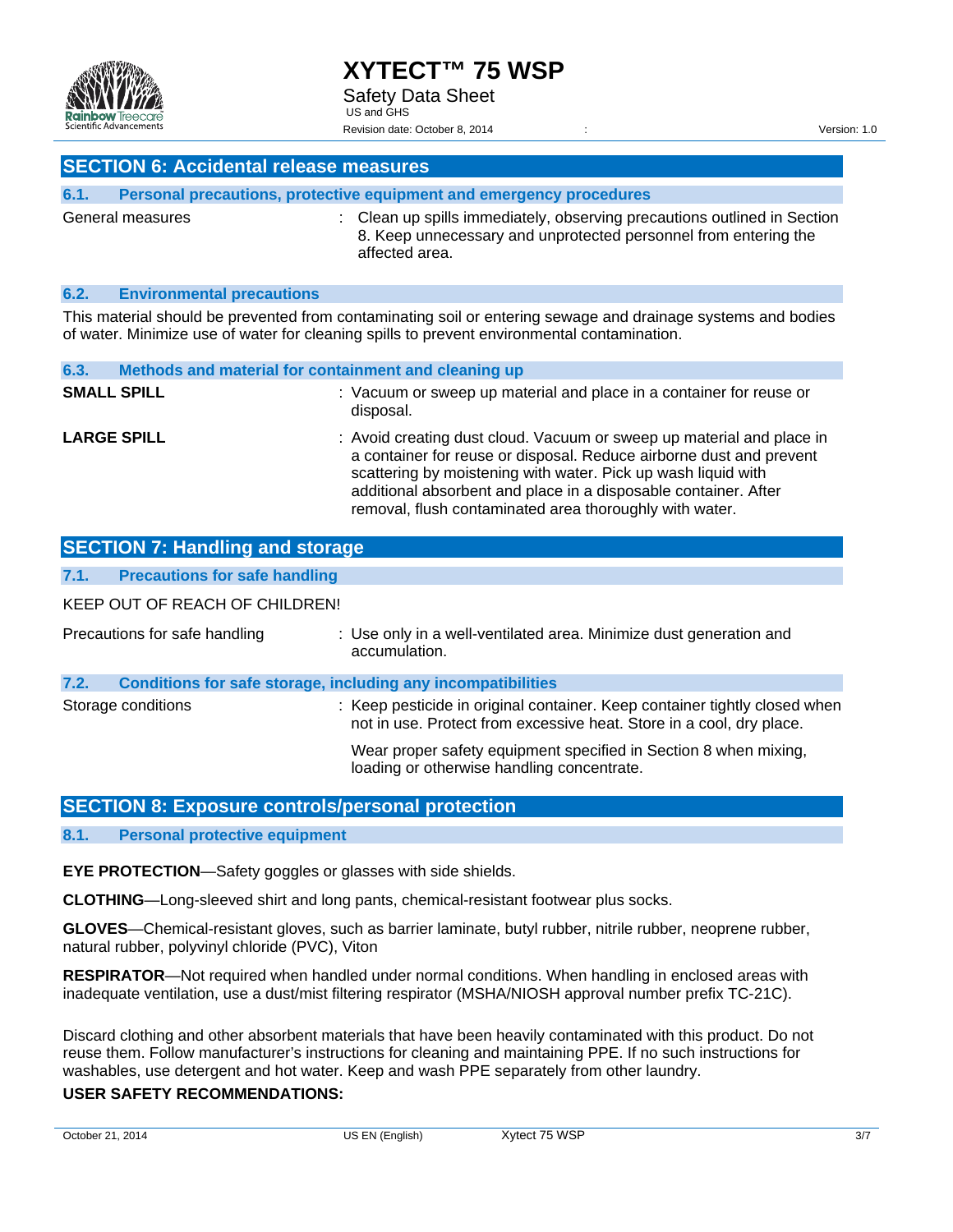

- 1. Wash hands before eating, drinking, chewing gum, using tobacco or using the toilet.
- 2. Remove clothing immediately if pesticide gets inside. Then wash thoroughly and put on clean clothing.
- 3. Remove PPE immediately after handling this product. Wash the outside of gloves before removing. As soon as possible, wash thoroughly and change into clean clothing.

#### **8.2. Exposure controls**

#### **EXPOSURE LIMITS (8 hour TWA, ppm):**

| <b>COMPONENT</b> | <b>OSHA PEL</b> | <b>ACIGH TLV</b> |
|------------------|-----------------|------------------|
| Imidacloprid     | Not listed      | Not listed       |

Engineering controls : Proper ventilation is required when handling or using this product. Facilities storing or utilizing this material should be equipped with an eyewash facility and a safety shower.

|                                                               | <b>SECTION 9: Physical and chemical properties</b> |  |  |  |  |
|---------------------------------------------------------------|----------------------------------------------------|--|--|--|--|
| 9.1.<br>Information on basic physical and chemical properties |                                                    |  |  |  |  |
| Physical state                                                | : Powder                                           |  |  |  |  |
| Color                                                         | : Off-white                                        |  |  |  |  |
| Odor                                                          | : Uncharacteristic weak odor                       |  |  |  |  |
| pH (1%)                                                       | $: 6.2 - 7.2$                                      |  |  |  |  |
| Relative evaporation rate (butyl<br>$acetate=1)$              | : No data available                                |  |  |  |  |
| Melting point                                                 | : Not applicable                                   |  |  |  |  |
| Boiling point                                                 | : No data available                                |  |  |  |  |
| Flash point                                                   | : Not flammable                                    |  |  |  |  |
| Auto-ignition temperature                                     | : No data available                                |  |  |  |  |
| Decomposition temperature                                     | : No data available                                |  |  |  |  |
| Flammability (solid, gas)                                     | : Non-flammable                                    |  |  |  |  |
| Vapor pressure                                                | : $5.2 \times 10^{-6}$ Pa at 25 °C (Imidacloprid)  |  |  |  |  |
| Density                                                       | : $1.54 - 1.62$ g/mL (12.85 - 13.51 lb/gl)*        |  |  |  |  |
| Solubility                                                    | : No data available                                |  |  |  |  |
| <b>Partition Coefficient</b>                                  | : Log Pow = $0.57$ at 25 °C (Imidacloprid)         |  |  |  |  |
| Viscosity                                                     | : 104 mPa/s at 20 °C; 134 mPa/s at 40 °C           |  |  |  |  |
| <b>Explosive limits</b>                                       | : Not applicable                                   |  |  |  |  |
|                                                               |                                                    |  |  |  |  |

\*Listed density is an approximate value and does not necessarily represent that of a specific batch

|                  | <b>SECTION 10: Stability and reactivity</b>                      |                 |               |  |
|------------------|------------------------------------------------------------------|-----------------|---------------|--|
|                  | 10.1. Reactivity                                                 |                 |               |  |
|                  | Non-reactive                                                     |                 |               |  |
|                  | 10.2. Chemical stability                                         |                 |               |  |
|                  | Stable under normal conditions, however may decompose if heated. |                 |               |  |
| October 21, 2014 |                                                                  | US EN (English) | Xytect 75 WSP |  |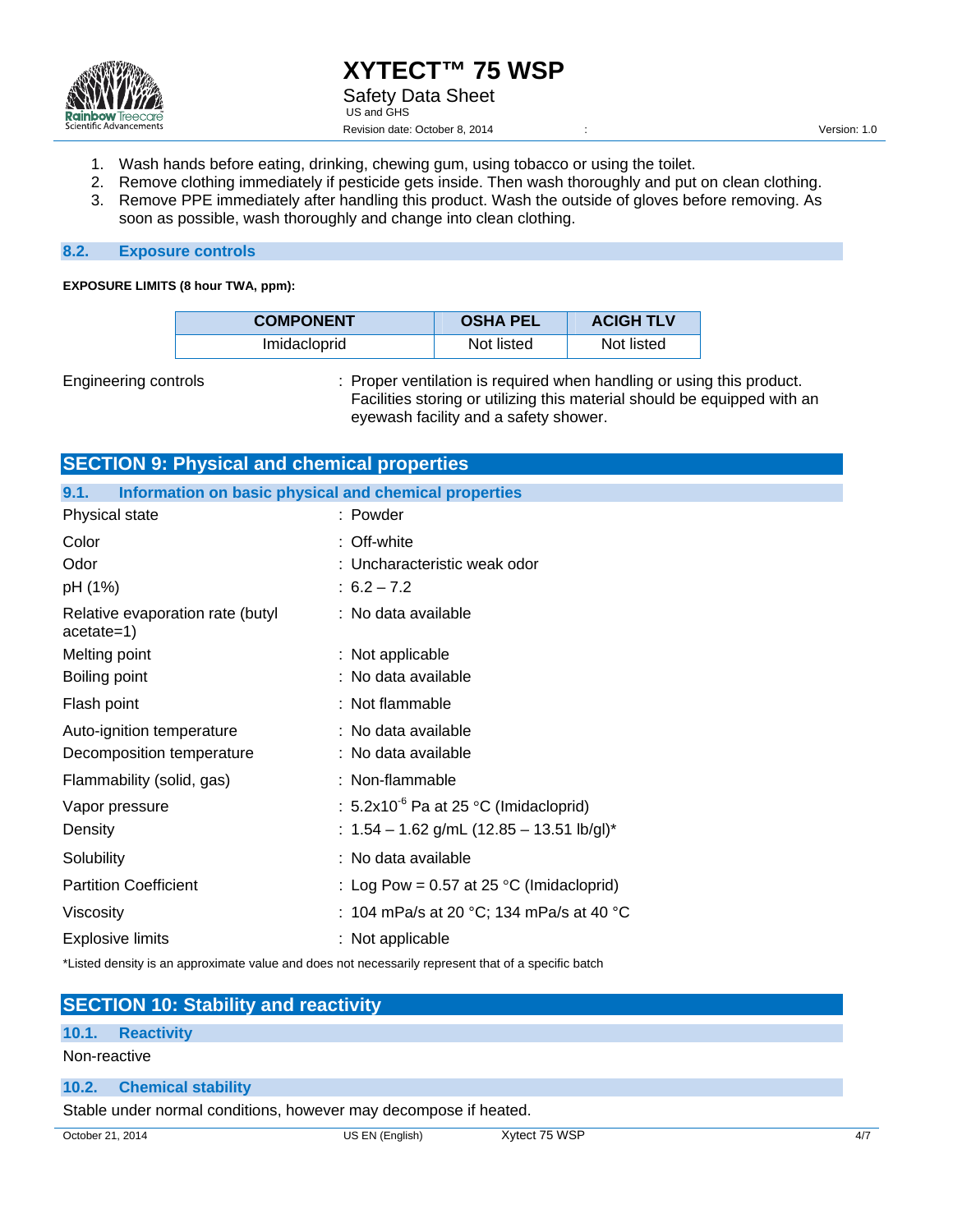

#### **10.3. Possibility of hazardous reactions**

Product will not undergo polymerization.

#### **10.4. Conditions to avoid**

Avoid temperatures above 100°F (38°C) for prolonged period of time. Strong exothermal reaction can occur above 390°F (200°C).

#### **10.5. Incompatible materials**

None known

**10.6. Hazardous decomposition products** 

Hydrogen cyanide, Hydrogen chloride, Carbon monoxide, Nitrogen oxides.

### **SECTION 11: Toxicological information**

#### **11.1. Information on toxicological effects**

Acute toxicity data from similar formulation:

| XYTECT 2F                |         |
|--------------------------|---------|
| LD50 oral rat            | No data |
| LD50 dermal rat          | No data |
| LC50 inhalation rat      | No data |
| Eye irritation rabbit    | No data |
| Skin irritation rabbit   | No data |
| Sensitization guinea pig | No data |

| <b>Imidacloprid</b> |                                                                                       |
|---------------------|---------------------------------------------------------------------------------------|
| Carcinogenicity     | : Imidacloprid is not listed as a carcinogen by IARC, NTP, or OSHA.                   |
| Teratogenicity      | : No reproductive or teratogenic (birth defect) effects at normal exposure<br>levels. |
| Mutagenicity        | : Little or no evidence of mutagenic effects during in vivo or in vitro<br>studies.   |

### **SECTION 12: Ecological information**

#### **12.1. Toxicity**

#### **Ecotoxicological Summary**

This product is highly toxic to birds and aquatic invertebrates. For terrestrial uses, do not apply directly to water, or to areas where surface water is present or to intertidal areas below the mean high water mark. Do not contaminate water when disposing of equipment washwaters. Cover or incorporate spilled treated seeds.

This product is highly toxic to bees exposed to direct treatment or residues on blooming crops or weeds. Do not apply this product or allow it to drift to blooming crops or weeds if bees are visiting the treatment area.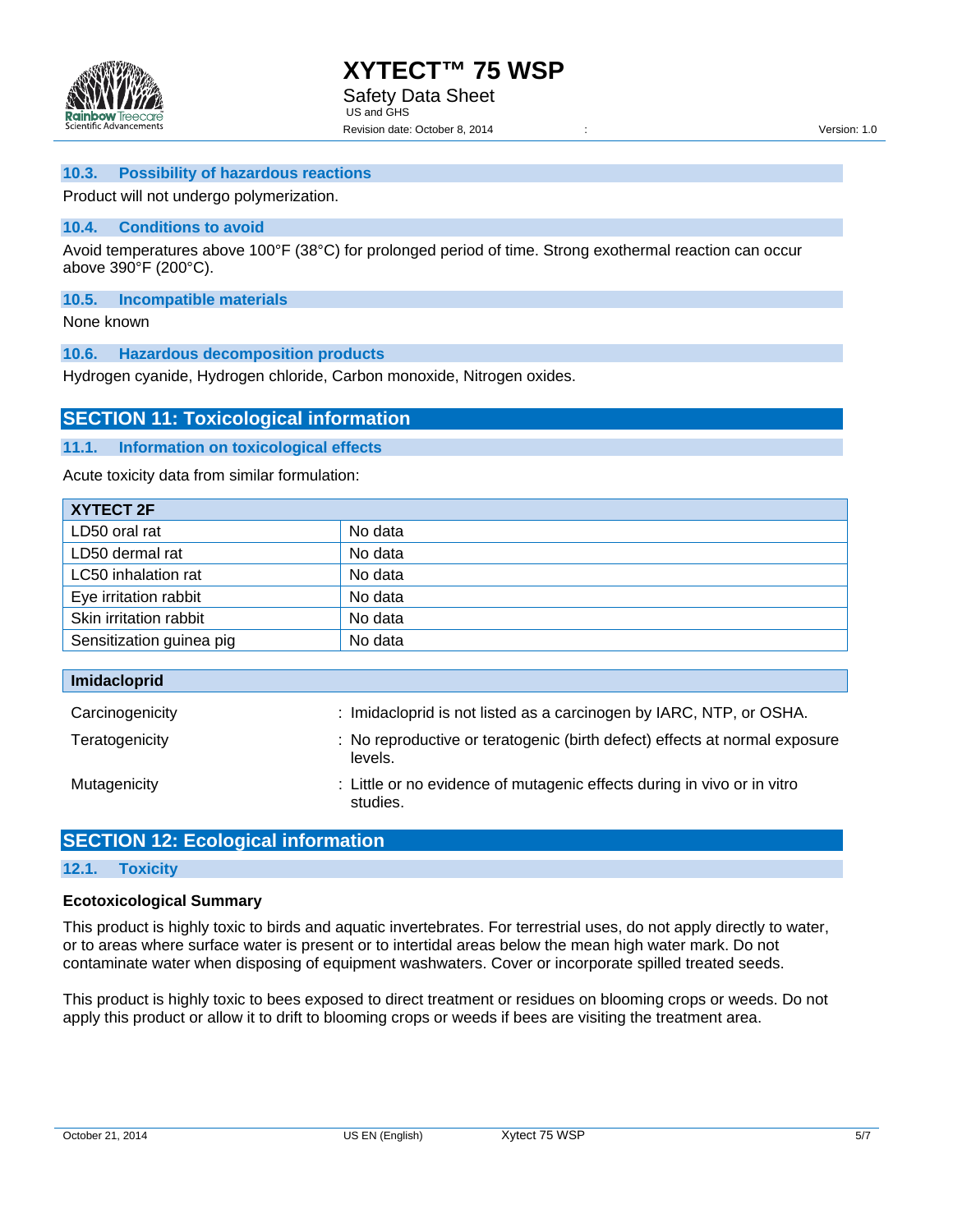### **Ecotoxicity data**

| Imidacloprid                     |                             |  |
|----------------------------------|-----------------------------|--|
| Fish (Rainbow Trout 96 hr.)      | LC50: 211 mg/L              |  |
| Fish (Bluegill 96 hr.)           | LC50: unknown               |  |
| Acute toxicity to Mallard ducks  | Oral LC50: 4700 ppm         |  |
| Acute toxicity to Bobwhite quail | Oral LC50: 1500 ppm         |  |
| Acute toxicity to Honey bee      | Contact LD50: Highly toxic! |  |

Refer to product label for specific directions on pollinator protection.

#### **12.2. Persistence and degradability**

**FATE :** Imidacloprid has a soil half-life of 29-225 days depending on soil type conditions. It is soluble in water and has the potential to leach in permeable soil types.

### **SECTION 13: Disposal considerations**

### **13.1. Waste treatment methods**

Do not contaminate water, food, or feed by storage or disposal.

**Waste:** Pesticide wastes are acutely hazardous. Improper disposal of excess pesticide, spray mixture, or rinsate is a violation of Federal law. If these wastes cannot be disposed of by use according to label instructions, contact your State Pesti¬cide or Environmental Control Agency, or the Hazardous Waste representative at the nearest EPA Regional Office for guidance.

**Container Disposal:** Nonrefillable container. Do not reuse or refill this container. Offer for recycling, if available, or dispose of empty container in a sanitary landfill or by incineration, or, if allowed by State and local authorities, by burning. If burned, stay out of smoke.

Refer to the container label to determine if it is refillable and for complete cleaning and disposal instructions.

| <b>SECTION 14: Transport information</b>                               |                                             |  |
|------------------------------------------------------------------------|---------------------------------------------|--|
| <b>SHIPPING DESCRIPTION</b>                                            | : Not regulated by DOT for ground transport |  |
| <b>TRANSPORT HAZARD CLASS</b><br>UN NUMBER<br><b>DOT PACKING GROUP</b> | : N/A<br>: N/A<br>: $N/A$                   |  |

### **SECTION 15: Regulatory information**

#### **FIFRA Information:**

This chemical is a pesticide product registered by the Environmental Protection Agency and is subject to certain labeling requirements under federal pesticide law. These requirements differ from the classification criteria and hazard information required for safety data sheets, and for workplace labels of non-pesticide chemicals. Following is the hazard information as required on the pesticide label:

| Signal word<br>Hazard statements | : CAUTION<br>skin and eye irritation.                                                                                                                                                                                                       | : Harmful if swallowed, absorbed through skin, or inhaled. Causes mild |     |
|----------------------------------|---------------------------------------------------------------------------------------------------------------------------------------------------------------------------------------------------------------------------------------------|------------------------------------------------------------------------|-----|
| Precautionary statements         | : Avoid contact with skin, eyes, or clothing. Wash thoroughly with soap<br>and water after handling and before eating, drinking, chewing gum,<br>using tobacco, or using the toilet. Remove and wash contaminated<br>clothing before reuse. |                                                                        |     |
| October 21, 2014                 | US EN (English)                                                                                                                                                                                                                             | Xytect 75 WSP                                                          | 6/7 |